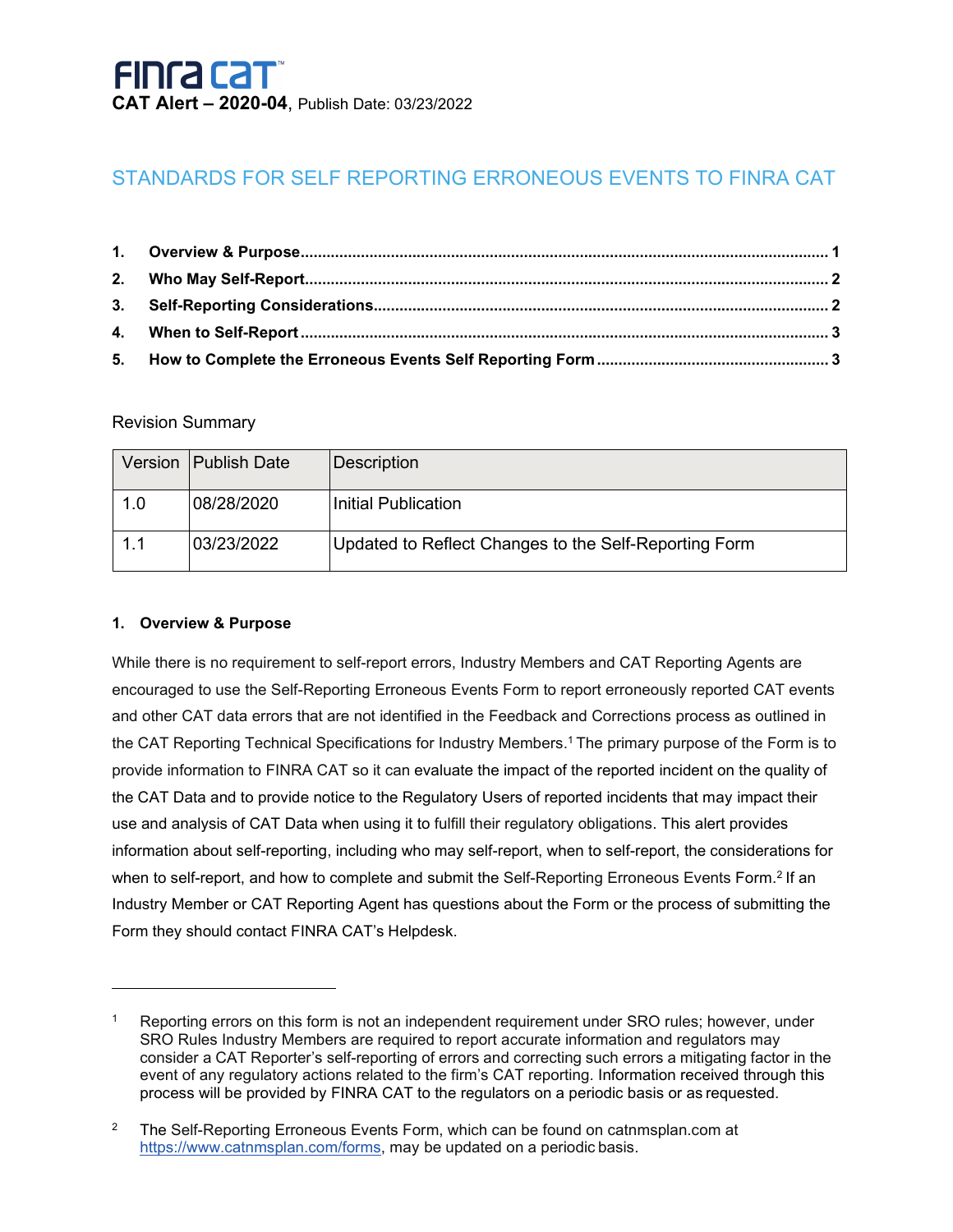## **FINGA CAT**

### <span id="page-1-0"></span>**2. Who May Self-Report**

Either an Industry Member or CAT Reporting Agent may contact the FINRA CAT Helpdesk or submit the Self-Reporting Erroneous Events Form to self-report. It is not necessary for both an Industry Member and its CAT Reporting Agent(s) to self-report the same issue; however, an Industry Member should ensure that the information submitted on its behalf by a CAT Reporting Agent is timely and accurate.

### <span id="page-1-1"></span>**3. Self-Reporting Considerations**

While there is no requirement to submit a self-report, Industry Members are encouraged to do so. Industry Members and CAT Reporting Agents should only use the Form to self-report erroneous events and CAT reporting errors for which there is no associated CAT error feedback and the Industry Member did not correct prior to 8 am ET on T+3. It is not necessary to use the Form to self-report errors that were identified through CAT error feedback and/or corrected, repaired or deleted prior to 8 am ET on T+3.

Broad examples of events that might be reported using this form include, but are not limited to, a failure to report order events to CAT or reporting inaccurate data. Industry Members and CAT Reporting Agents are also encouraged to use the Form to self-report erroneous events and CAT reporting errors that affect a material number of records for a particular CAT Trading Day, a material number of particular event types (for example, MENOs) and/or that persisted for several days or more. It is not necessary to selfreport de minimis CAT reporting errors; however, Industry Members and CAT Reporting Agents may do  $SO<sup>3</sup>$ 

Whether or not a self-reporting form is submitted, an Industry Member or its CAT Reporting Agent should submit the correct information required to be reported to CAT, even if it is unable to submit the data prior to 8 am ET on T+3, to ensure that the accurate data becomes part of the audit trail. The Plan Participants recognize that there are circumstances wherein an Industry Member or CAT Reporting Agent may not be able to submit the corrected data to CAT. The reason(s) for the Industry Member or CAT Reporting Agent's inability to do so should be explained in Item 7 of Part II of the Self-Reporting Erroneous Events form.

<span id="page-1-2"></span>During the phased implementation time-line for IM CAT reporting, IMs can initiate self-reporting on errors for events which they have a reporting obligation pursuant to the Compliance Go-Live Dates schedule in CAT Alert 2020-1, Industry Member Test Plan (see [https://www.catnmsplan.com/cat](https://www.catnmsplan.com/cat-alerts)[alerts\)](https://www.catnmsplan.com/cat-alerts).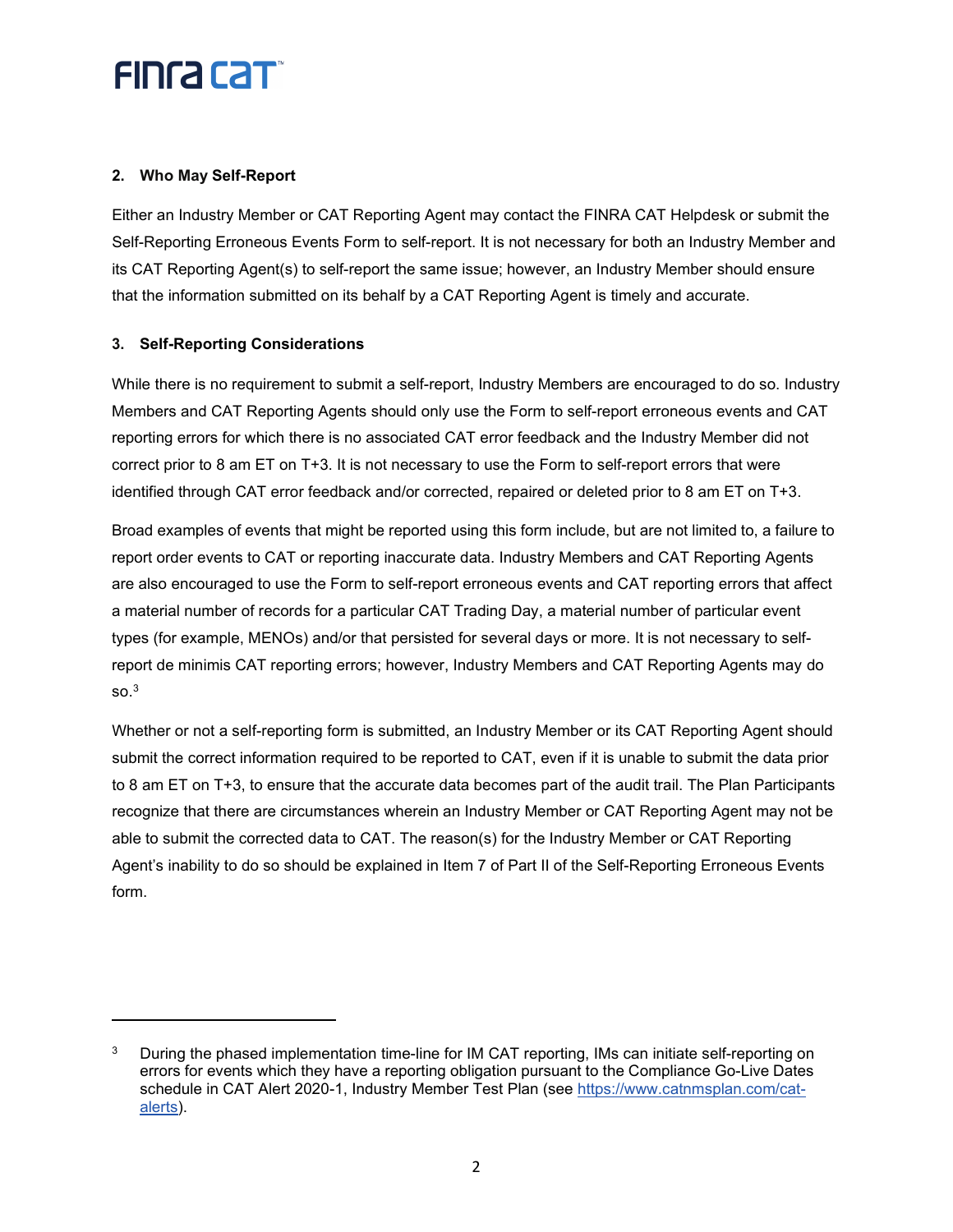### **FINGA CAT**

### <span id="page-2-0"></span>**4. When to Self-Report**

Industry Members and CAT Reporting Agents may self-report at any time.

The Plan Participants encourage Industry Members (and CAT Reporting Agents) that have identified an issue that affects its CAT reporting compliance obligation, to either call the FINRA CAT Helpdesk or submit the Self-Reporting Erroneous Events Form as soon as practicable, even if the root cause of the issue has not been resolved. Part I of the form may be submitted upon discovery of the erroneous reporting, and supplemental information can be provided in Part II of the Form as it becomes available.<sup>4</sup>

Industry Members and CAT Reporting Agents may contact the FINRA CAT Helpdesk if they have questions or require additional assistance with the Self-Reporting Erroneous Events Form. Depending on the nature of the issue, the FINRA CAT Helpdesk may advise the Industry Member to submit theForm.

### <span id="page-2-1"></span>**5. How to Complete the Erroneous Events Self Reporting Form**

The Erroneous Events Self Reporting Form is on the CAT NMS Plan website. Industry Members and CAT Reporting Agents should only self-report a single reporting issue involving erroneous events and CAT reporting errors per form. Multiple reporting issues involving erroneous events and CAT reporting errors should be filed separately. If more space is needed, additional pages may be attached to the form.

#### Part I. Erroneous Reporting Event Identification

Part A. CAT Reporter Information: The submitter should provide information identifying the type of CAT Reporter submitting the Form and to the extent known identifying any CAT Reporters that may be impacted by the reporting errs.

Part B: Erroneous Reporting Event Details: To the extend known, the submitter should provide details regarding the erroneous reporting, including start date, end date, approximate number of records impacted, a brief description of reporting errors, the product types, event type or fields impacted, as well as, how the issue was detected.

<span id="page-2-2"></span><sup>4</sup> As noted in Section 3, reporting erroneous events on this Form does not negate a CAT Reporter's responsibility to provide correct information to CAT.